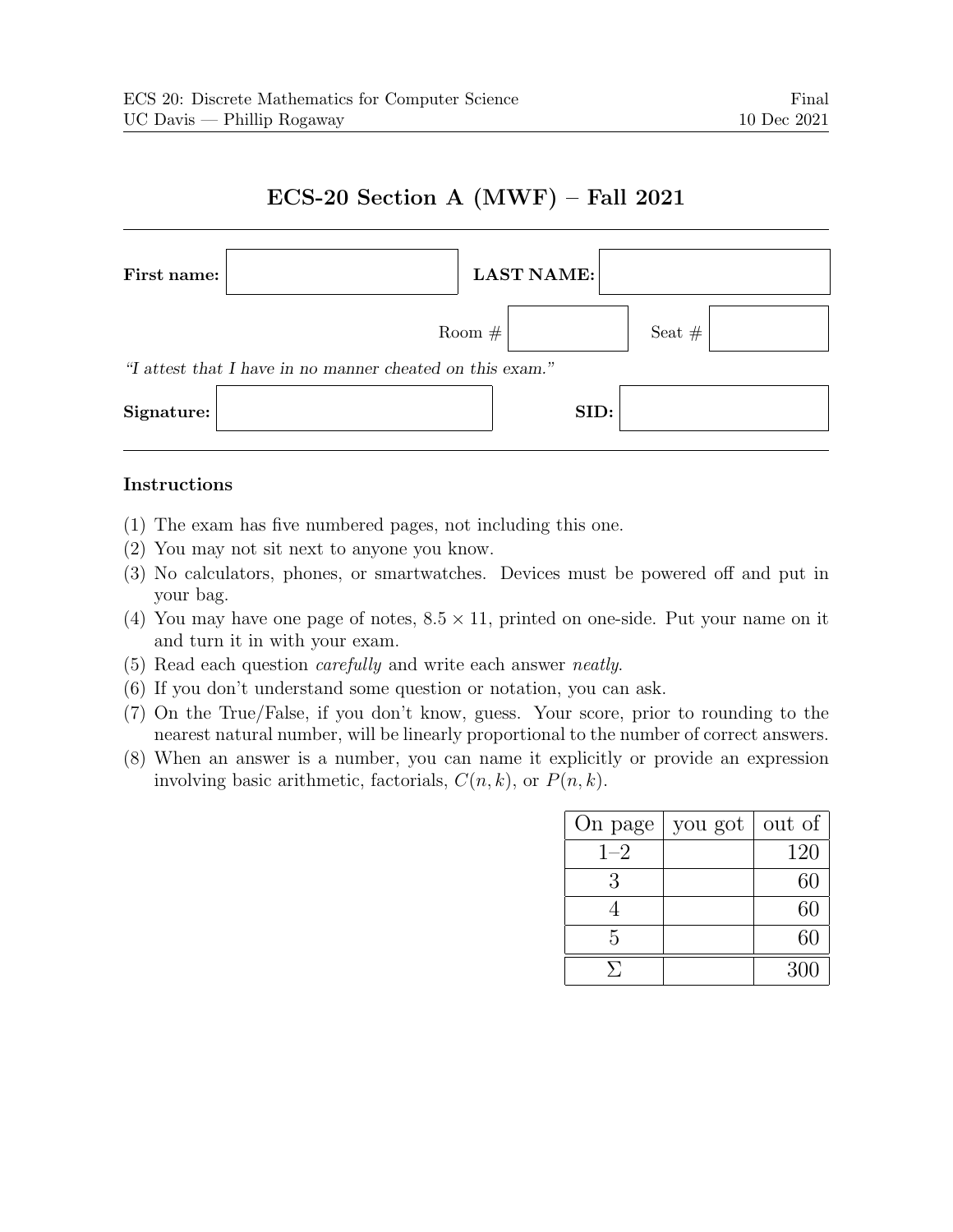## 1 True / False 120 points

Darken the correct answer. If you don't know, guess.

| 1. If P is False then $P \to Q$ is True.                                                                                              | <b>True</b> | False |
|---------------------------------------------------------------------------------------------------------------------------------------|-------------|-------|
| 2. The XOR of 80 Boolean variables will be 1 if half of them are 1.                                                                   | True        | False |
| 3. $P \rightarrow (Q \rightarrow R) \equiv (P \rightarrow Q) \rightarrow R$                                                           | True        | False |
| 4. $\models (X_1 \leftrightarrow X_2)(X_2 \leftrightarrow X_3) \rightarrow (X_1 \leftrightarrow X_3).$                                | True        | False |
| 5. It is possible to realize a NOR gate using only XOR gates.                                                                         | <b>True</b> | False |
| 6. If a, b, and x are bits and $a \oplus x = b$ then $x = a \oplus b$ .                                                               | True        | False |
| 7. If $\phi$ is a CNF formula then $(\neg \phi)$ is a DNF formula.                                                                    | True        | False |
| 8. $\overline{(\exists n)(P(n) \wedge P(n+1) \wedge n > 2)} \equiv (\forall n)(\overline{P(n)} \vee \overline{P(n+1)} \vee n \leq 2)$ | True        | False |
| 9. For any sets A, B, and C, if $A \times B = A \times C$ then $B = C$ .                                                              | <b>True</b> | False |
| 10. The two's complement representation of $-2$ as an 8-bit number is 111111110.                                                      |             |       |
|                                                                                                                                       |             |       |
|                                                                                                                                       | True        | False |
| 11. $A \subseteq \mathcal{P}(A)$ for any set A.                                                                                       | True        | False |
| 12. The set of 32-bit numbers forms a group under addition mod $2^{32}$ .                                                             | <b>True</b> | False |
| 13. The group $S_{10}$ of permutations on $\{1, 2, \ldots, 10\}$ has $2^{10}$ points.                                                 | True        | False |
| 14. For any relation $\sim \subseteq X \times X$ , if $a \sim b$ and $b \sim c$ then $a \sim c$ .                                     | <b>True</b> | False |
| 15. There is an injective function $f : \mathbb{N} \to \mathbb{R}$ .                                                                  | <b>True</b> | False |
| 16. There is an injective function $f: \mathbb{R} \to \mathbb{N}$ .                                                                   | True        | False |
| 17. If $f: A \to B$ and $g: B \to C$ are bijective then $g \circ f: A \to C$ is bijective.                                            |             |       |
|                                                                                                                                       | True        | False |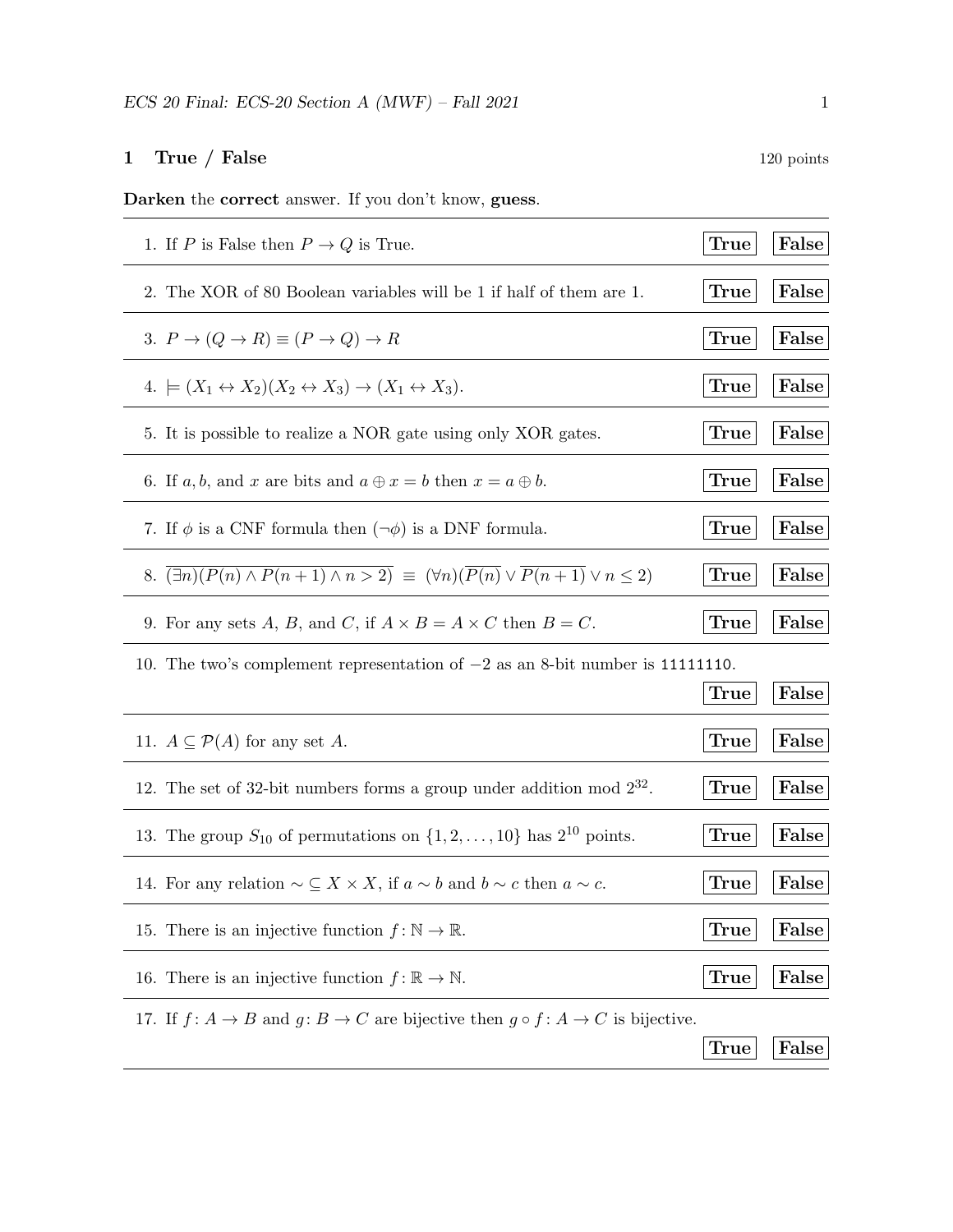$\text{ECS 20 Final: } \text{ECS-20 Section A (MWF) - Fall 2021}$  2

| 18. If A is a finite set then $ A \times A  =  A ^2$                                                                                                             | <b>True</b> | False            |
|------------------------------------------------------------------------------------------------------------------------------------------------------------------|-------------|------------------|
| 19. $f(n) = 2n \mod 5$ is a bijection on $\mathbb{Z}_5 = \{0, 1, 2, 3, 4\}.$                                                                                     | True        | False            |
| 20. Every language $L \subseteq \{0,1\}^*$ can be decided by some computer program.                                                                              |             |                  |
|                                                                                                                                                                  | True        | False            |
| 21. If L is a finite language then $ L \circ L  =  L ^2$ .                                                                                                       | <b>True</b> | False            |
| 22. If a language L contains a string of length 5 then $L^*$ is infinite.                                                                                        | True        | False            |
| 23. $\{00, 01, 10, 11\}^* = \{0, 1\}^*$                                                                                                                          | <b>True</b> | False            |
| 24. There is a $BNF1$ description of any finite language.                                                                                                        | <b>True</b> | False            |
| 25. Algorithm D runs in $2^{80}$ steps, each taking 1 machine cycle. You need to run it once a<br>day. Doing so should be feasible on a fast, recent computer.   | True        | False            |
| 26. If $f(n) \in O(n)$ and $g(n) \in O(n)$ then $(f(n) + g(n) + \log(n)) \in O(n)$ .                                                                             | True        | False            |
| 27. $\sum_{i=1}^{n} i^2 \in \Theta(n^2)$ .                                                                                                                       | True        | False            |
| 28. $C(n, 2) \in \Theta(n^2)$ .                                                                                                                                  | <b>True</b> | False            |
| 29. $P(n,k) = P(n, n - k)$ for all $1 \le k \le n$ .                                                                                                             | <b>True</b> | False            |
| 30. There are more than 100 ways to rearrange the letters of zebra.                                                                                              | <b>True</b> | False            |
| 31. To talk about the probability of being dealt various poker hands we use a probability space<br>$(S,\mu)$ with a sample space S consisting of $ S =52$ cards. | True        | $ {\rm False} $  |
| 32. For any blockcipher $E: \{0,1\}^{256} \times \{0,1\}^{128} \rightarrow \{0,1\}^{128}, E(K,X) = E(K',X')$<br>$(K, X) = (K', X').$                             | <b>True</b> | implies<br>False |
| 33. Graph $K_{10}$ , the clique of size 10, is Eulerian. <sup>2</sup>                                                                                            | <b>True</b> | False            |
| 34. Graph $K_{10}$ , the clique of size 10, is 2-colorable (bipartite).                                                                                          | True        | False            |

<span id="page-2-1"></span><span id="page-2-0"></span><sup>&</sup>lt;sup>1</sup> Backus Normal form, as in PS  $#3$ , problem 5.

<sup>&</sup>lt;sup>2</sup> Recall that  $K_n$  has n vertices and an edge between each pair of them; and that a graph is **Eulerian** if there is a cycle that passes through each of its edges once and only once.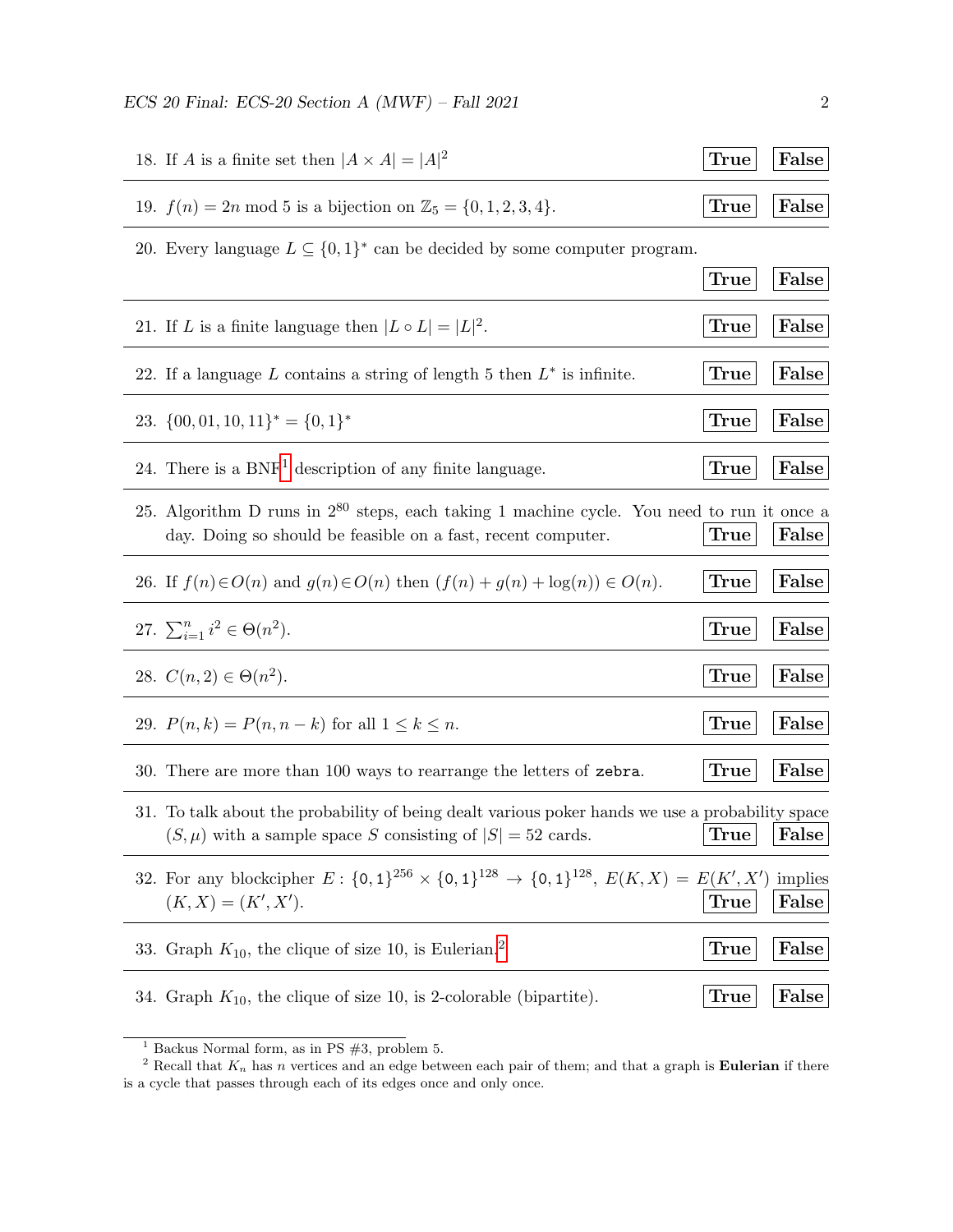2 Short Answer 180 points — 10 points each

If you see a box, make sure your final answer lives in it. Don't worry; it won't feel claustrophobic.



5. Neatly write a **truth table** for the Boolean function  $A \rightarrow (B \rightarrow C)$ . Order the rows in the conventional way. Use 0 and 1 to represent false and true.

6. Draw a **circuit** that computes the XOR function,  $y = a \oplus b$ , limiting yourself to only AND, OR, and NOT gates. Don't use more gates than necessary. Note: If you forgot the symbol for a gate just draw a box and label it AND, OR, or NOT.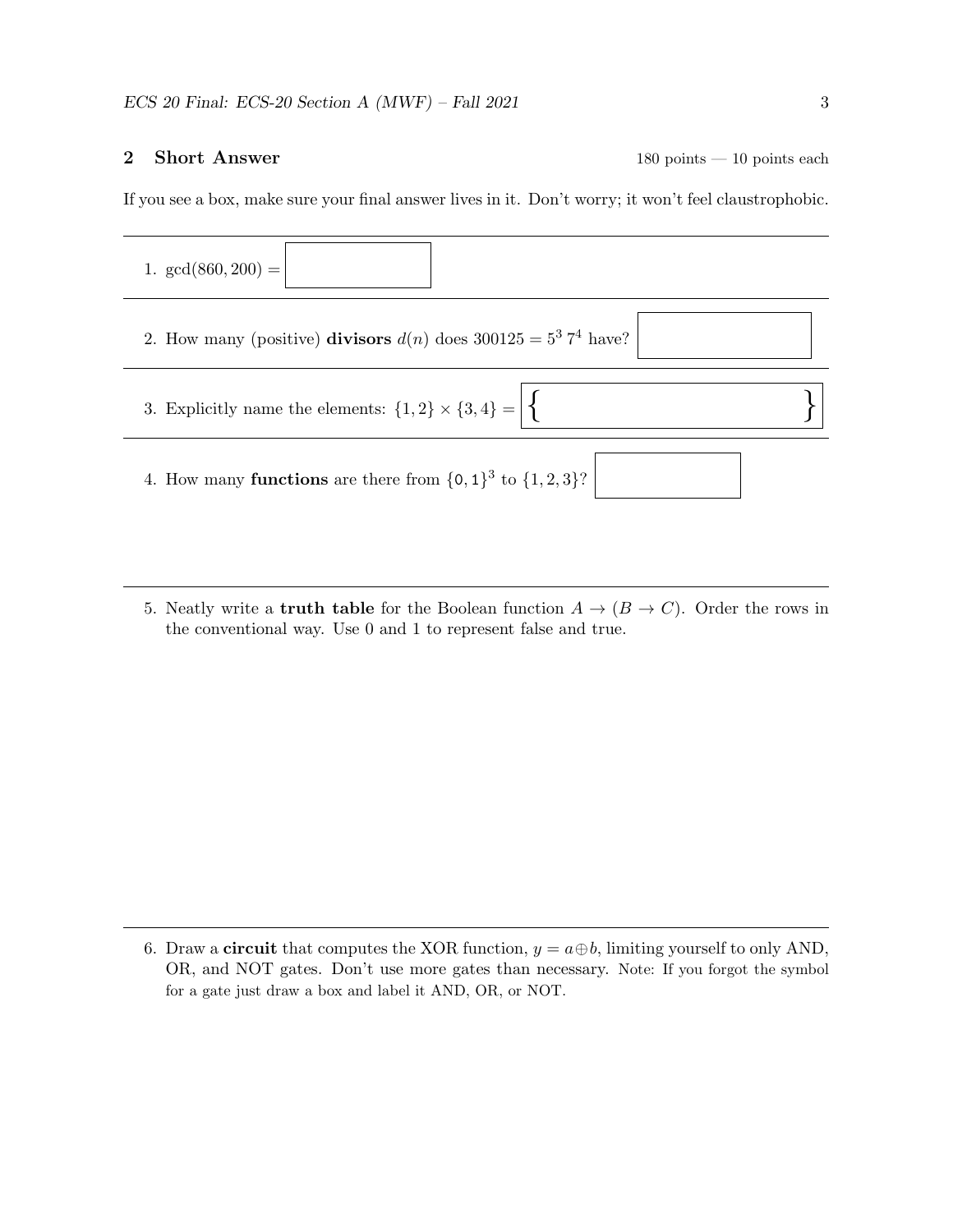7. Suppose I've defined a function  $f: \mathbb{N} \to \mathbb{N}$  and I want to show that  $f(n) \leq 10n$  for all  $n \geq 5$ . To do this by induction it suffices to prove that



- 8. A woman has ten close friends. In how many ways can she invite five of them to dinner if two of them are inseparable and must either both be invited, or neither one invited?
- 9. An urn contains 15 red balls and 10 white balls. Five random balls are removed. What is the probability that all of them are red?
- 10. What exactly would you enter in  $LaTeX$  to typeset the follow:  $2 \log B_n$
- 11. Consider the recurrence:  $T(n) = T(n/2) + 1$ . Assume  $T(n) = 1$  when  $n \le 1$ . Solve the recurrence to within a  $\Theta(\cdot)$  bound:  $T(n) \in \mathbb{R}$
- 12. Define the equivalence relation  $\sim \subseteq \mathbb{Z}^+ \times \mathbb{Z}^+$  by:  $a \sim b$  if a and b, written as decimal numbers, have the same first (leftmost) digit. This equivalence relation has equivalence classes and the three smallest elements in one of them are: Note:  $\mathbb{Z}^+ = \{1, 2, 3, \ldots\}.$